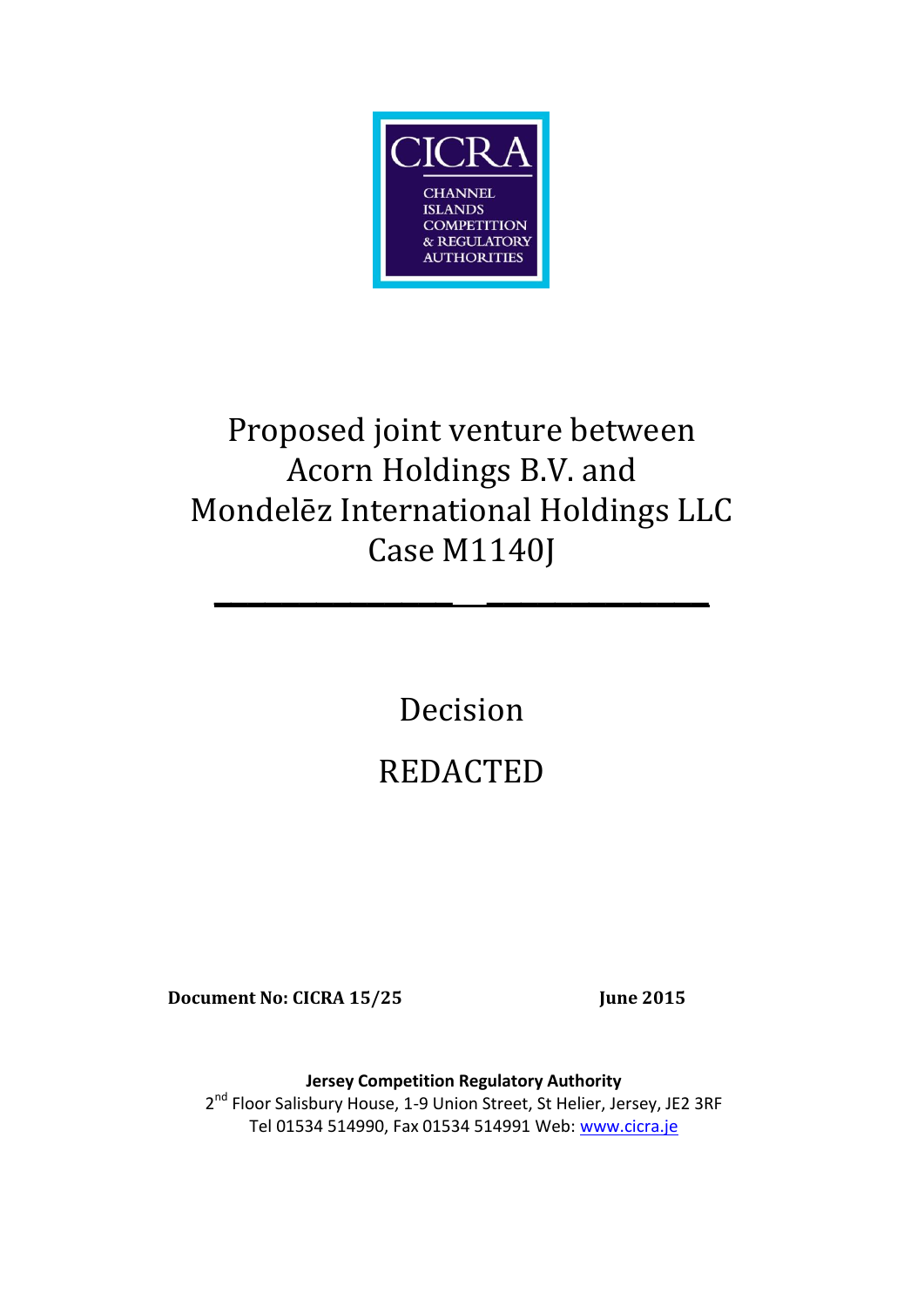# **CONTENTS**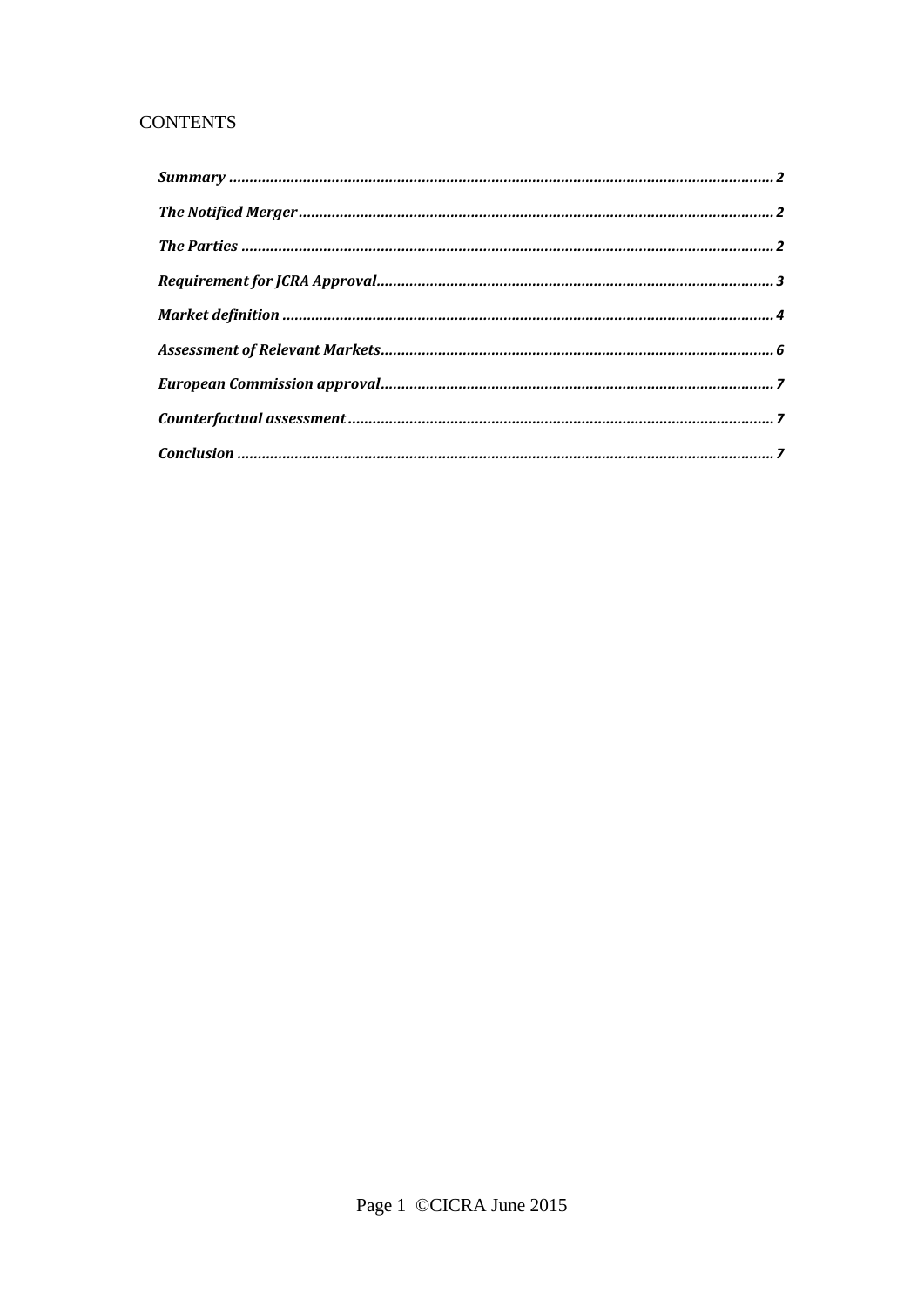#### *Summary*

- <span id="page-2-0"></span>1. Acorn Holdings B.V. (Acorn) and Mondelēz International Holdings LLC (MDLZ) (formally known as Kraft Foods Inc) propose to form a full-function joint venture (the "**Merger**") combining the operating subsidiaries of, and substantially all the material assets of D.E Master Blenders 1753 B.V. and its subsidiary companies, and the coffee business of Mondelēz International, Inc.
- 2. This Merger has been duly notified to the Jersey Competition Regulatory Authority (**JCRA**) for approval under Article 21 of the *Competition (Jersey) Law* 2005 (**Law**).
- 3. The JCRA has determined that the proposed Merger will not lead to a substantially lessening of competition in the relevant markets and hereby approves the Merger.

#### *The Notified Merger*

- <span id="page-2-1"></span>4. The Jersey Competition Regulatory Authority (**JCRA**) received prenotification of the proposed Merger on 15 April 2015.
- 5. Acorn and MDLZ propose to form a full-function joint venture company combining the operating subsidiaries of, and substantially all the material assets of D.E Master Blenders 1753 B.V. (DEMB) (part of Acorn) and its subsidiary companies, and the coffee business of MDLZ.
- 6. The **Application** for approval under Article 21 of the *Competition (Jersey) Law* 2005 (the **Law**) was registered on 1 May 2015. Comments were invited by 5pm on Friday 15 May 2015. The JCRA has received no submissions in respect of this Merger.

#### *The Parties*

## <span id="page-2-2"></span>**D.E Master Blenders 1753 B.V.**

- 7. Acorn is a holding company REDACTED owned by JAB Holding Company s.à.r.l (**JAB**); a privately held group focusing on long term investments in companies with premium brands in the fast moving consumer goods sector.
- 8. DEMB is REDACTED owned by Acorn and a portfolio company of JAB. DEMB is an international coffee and tea company that offers a range of coffee and tea products across Europe, Brazil, Australasia and Asia. Coffee brands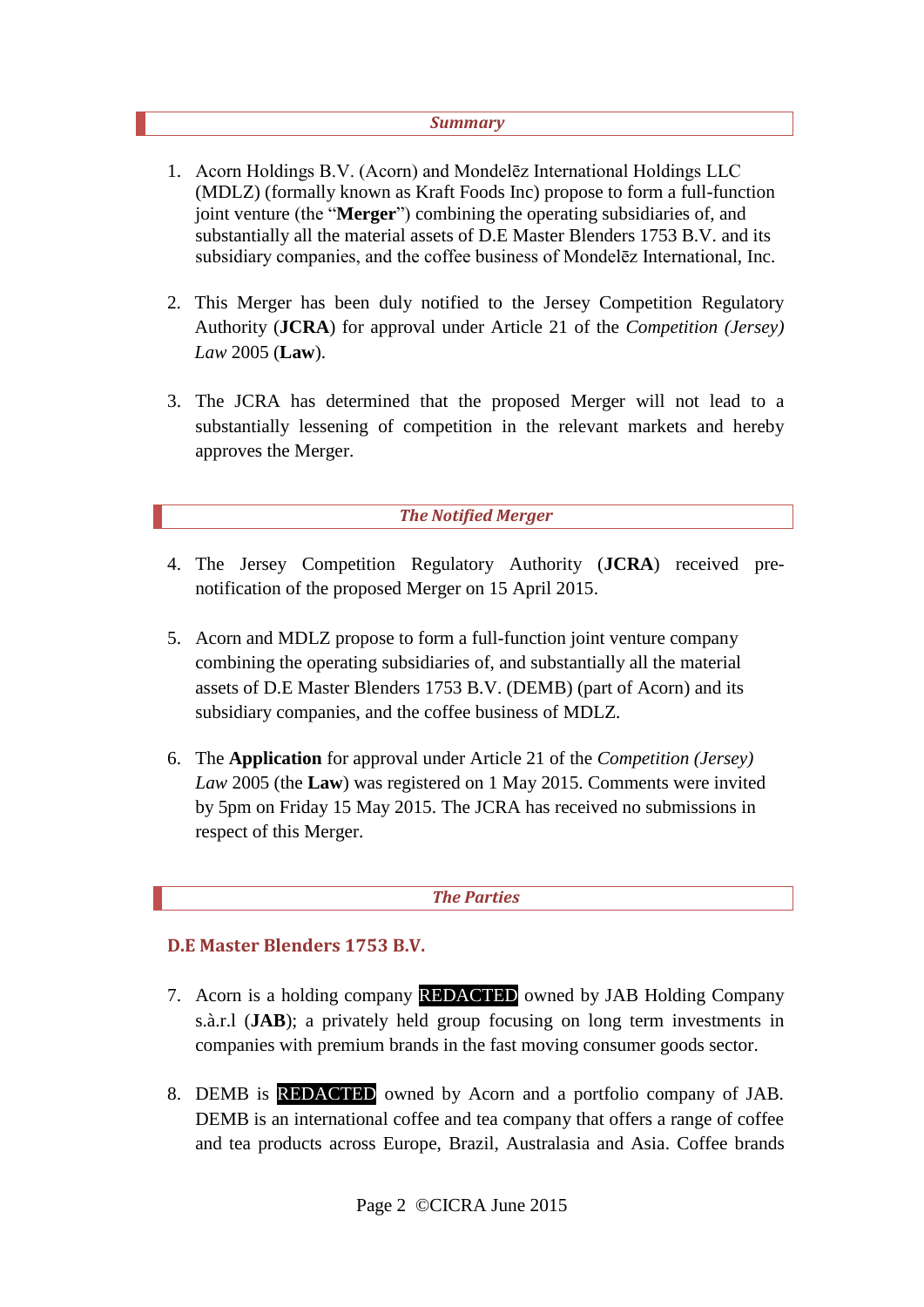include Douwe Egberts and L'Or and tea brands includes Tea Forté and Pickwick. DEMB also provides liquid roast coffee products, coffee dispensers and accessories and other tea and coffee products to businesses, hospitals, hotels, restaurants and public sector organisations worldwide as well as to foodservice business partners for distribution to end customers.

9. REDACTED. In addition, DEMB is involved in the operation of coffee houses in some countries, REDACTED, although there are none of these in Jersey.

## **Mondelēz International Holdings LLC**

- 10. Mondelez (MDLZ) is a global snack company with a product offering spanning biscuits, chocolate, sweets, cheese, powdered beverages, chewing gum and coffee. It is a spin off from Mondelēz International Inc, formally known as Kraft Foods Inc.
- 11. MDLZ supplies coffee products internationally and its portfolio includes brands such as Jacobs, Carte Noire, Kenco and Maxwell House. Its portfolio also includes the Tassimo range of single-serve coffee machines with their associated consumable Tassimo pods (known as T-discs).

#### *Requirement for JCRA Approval*

- <span id="page-3-0"></span>12. According to Article 20(1) of the Law, a person must not execute certain mergers or acquisitions except with and in accordance with the approval of the JCRA. According to Article  $2(1)(b)$  of the Law, a merger or acquisition occurs for the purposes of the Law if a person who controls an undertaking acquires direct or indirect control of the whole or part of another undertaking.
- 13. Moreover, a merger or acquisition is subject to Article 2(1)(b) of the Law if it satisfies a relevant condition in the Competition (Mergers and Acquisitions) (Jersey) Order 2010 (the **Order**) applicable to the specific merger or acquisition under consideration. CICRA's Guideline 6 on Mergers and Acquisitions provides definitions of the three main types of mergers: "Mergers can be categorised as horizontal, vertical or conglomerate. Horizontal mergers involve a merger between parties at the same level in the supply chain; for example, between two retailers, or several producers of the same good or service in the same geographic market. Vertical mergers typically involve either a merger between a business and its supplier or a business and its customer. Conglomerate mergers cover all other types of mergers."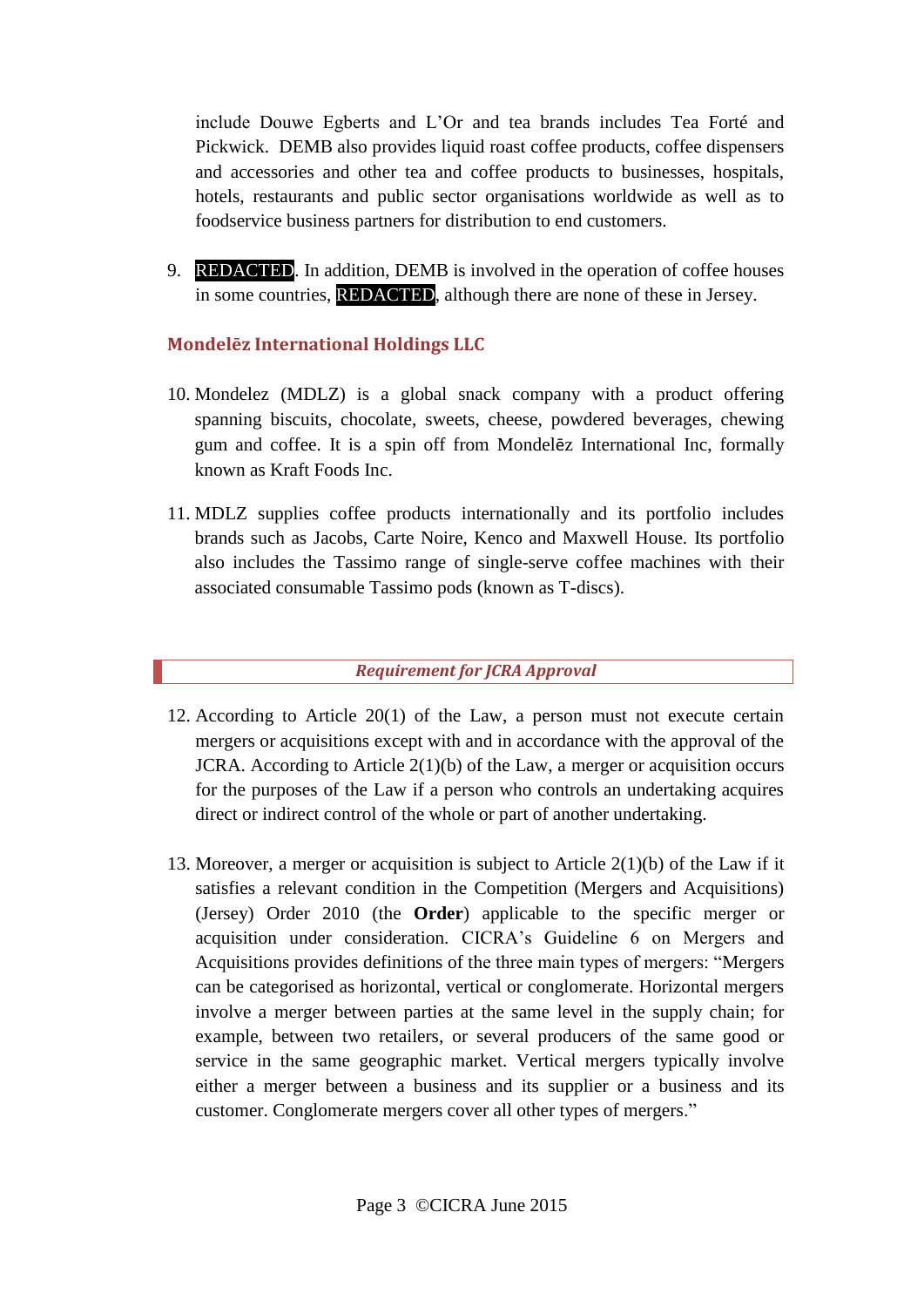14. As discussed below, the Merger represents a horizontal merger resulting in the Parties obtaining a **REDACTED** share of the Jersey market for instant coffee products and is therefore notifiable. Issues associated with vertical and conglomerate mergers have been considered but are not considered pertinent.

## *Market definition*

- <span id="page-4-0"></span>15. Under Article 22(4) of the Law, the JCRA must determine if the Merger would substantially lessen competition in Jersey or in any part of Jersey. To this end, the JCRA needs to identify the markets which are likely to be affected by the Merger and, in a second stage, to assess whether competition in these markets will be substantially lessened.
- 16. The process of identifying markets is essential to the JCRA's analysis because, by identifying where customers purchase the goods and services they need, the analysis assesses whether customers have an appropriate range of alternatives over which to exercise their choice. In particular, it assesses whether substitutes exist and customers are more or less restricted in the alternatives (price, quality, quantity, etc.) available to them. It is customers' ability to exercise their choice that ensures that markets function well and encourage innovation and 'best endeavour' on the part of suppliers.

## **Horizontal mergers**

- 17. Horizontal mergers, as noted above, involve companies at the same level in the supply chain and that may therefore be direct competitors.
- 18. Information supplied in the Parties application identifies them as being active in two horizontal markets.
- 19. The **in-home** market covers consumption of tea and coffee products in the consumer's home. The Parties assert that the narrowest plausible segmentation for in-home consumption is :

| Instant (also known)<br>as coffee powder or | Prepared by freeze-drying or spray-drying brewed<br>coffee. Consumers re-hydrate the coffee by mixing it                                                                                                                                                             |
|---------------------------------------------|----------------------------------------------------------------------------------------------------------------------------------------------------------------------------------------------------------------------------------------------------------------------|
| soluble coffee)                             | with hot water.                                                                                                                                                                                                                                                      |
| Roast & ground                              | Beans which have been pre-roasted and, in some cases<br>pre-ground, for use in coffee-specific devices. The<br>roast & ground format can be used in a range of<br>appliances including cafetières, drip-coffee cones, drip-<br>coffee machine and espresso machines. |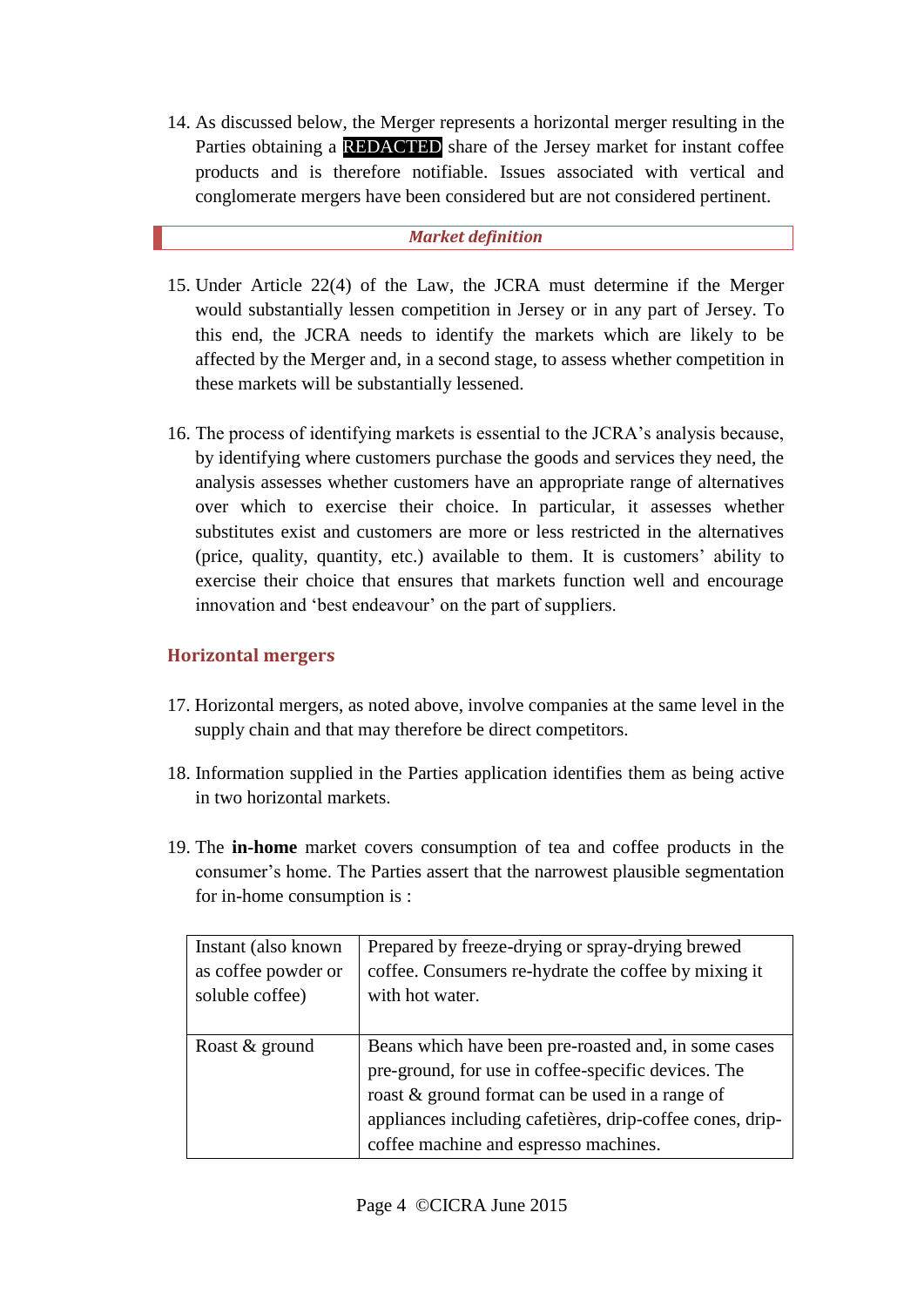| Filter pads                             | Pre-packaged individual portions of roast & ground<br>coffee for use in compatible appliances to produce a<br>single or double serving of coffee.                                                                        |
|-----------------------------------------|--------------------------------------------------------------------------------------------------------------------------------------------------------------------------------------------------------------------------|
| <b>Nespresso</b><br>compatible capsules | Nespresso is a type of single-serve or on-demand<br>system which produces individual servings of espresso<br>coffee. N-Capsules, including those manufactured by<br>Nestle, are compatible only with Nespresso machines. |
| T-discs                                 | Tassimo is a multi-drink system created by Mondelez<br>and uses T-disc capsules manufactured exclusively by,<br>or under licence to, Mondelez.                                                                           |

The Parties are unable to supply market share data specific to Jersey but expect that it will follow that in the UK; indeed the Parties contend that the UK data may overstate their market shares in Jersey.

|              | Segment         |                 |                 |                 |                 |
|--------------|-----------------|-----------------|-----------------|-----------------|-----------------|
| Manufacturer | Roast $\&$      | Filter          | $N-$            | T-discs         | Instant         |
|              | Ground          | Pads            | Capsules        |                 |                 |
| <b>DEMB</b>  | <b>REDACTED</b> | <b>REDACTED</b> | <b>REDACTED</b> | <b>REDACTED</b> | <b>REDACTED</b> |
| Mondelēz     | <b>REDACTED</b> | <b>REDACTED</b> | <b>REDACTED</b> | <b>REDACTED</b> | <b>REDACTED</b> |
| Combined     | <b>REDACTED</b> | <b>REDACTED</b> | <b>REDACTED</b> | <b>REDACTED</b> | <b>REDACTED</b> |
| Nestlé       | <b>REDACTED</b> | <b>REDACTED</b> | <b>REDACTED</b> | <b>REDACTED</b> | <b>REDACTED</b> |
| Retailers    | <b>REDACTED</b> | <b>REDACTED</b> | <b>REDACTED</b> | <b>REDACTED</b> | <b>REDACTED</b> |
| Taylors of   |                 | <b>REDACTED</b> | <b>REDACTED</b> | <b>REDACTED</b> | <b>REDACTED</b> |
| Harrogate    | <b>REDACTED</b> |                 |                 |                 |                 |
| Lavazza      | <b>REDACTED</b> | <b>REDACTED</b> | <b>REDACTED</b> | <b>REDACTED</b> | <b>REDACTED</b> |
| <b>Illy</b>  | <b>REDACTED</b> | <b>REDACTED</b> | <b>REDACTED</b> | <b>REDACTED</b> | <b>REDACTED</b> |
| Café Direct  | <b>REDACTED</b> | <b>REDACTED</b> | <b>REDACTED</b> | <b>REDACTED</b> | <b>REDACTED</b> |
| Rombouts     | <b>REDACTED</b> | <b>REDACTED</b> | <b>REDACTED</b> | <b>REDACTED</b> | <b>REDACTED</b> |
| Gala         | <b>REDACTED</b> | <b>REDACTED</b> | <b>REDACTED</b> | <b>REDACTED</b> | <b>REDACTED</b> |
| Cafepod      | <b>REDACTED</b> | <b>REDACTED</b> | <b>REDACTED</b> | <b>REDACTED</b> | <b>REDACTED</b> |
| Other        | <b>REDACTED</b> | <b>REDACTED</b> | <b>REDACTED</b> | <b>REDACTED</b> | <b>REDACTED</b> |
| Total        | <b>REDACTED</b> | <b>REDACTED</b> | <b>REDACTED</b> | <b>REDACTED</b> | <b>REDACTED</b> |

UK segment shares of in-home market, by value (2013)

Source : Compass Lexecon using Nielsen data

20. The Parties acknowledge there is no reliable data for the **out-of-home** market but DEMB estimates UK market shares for **out-of-home** market coffee sales to be :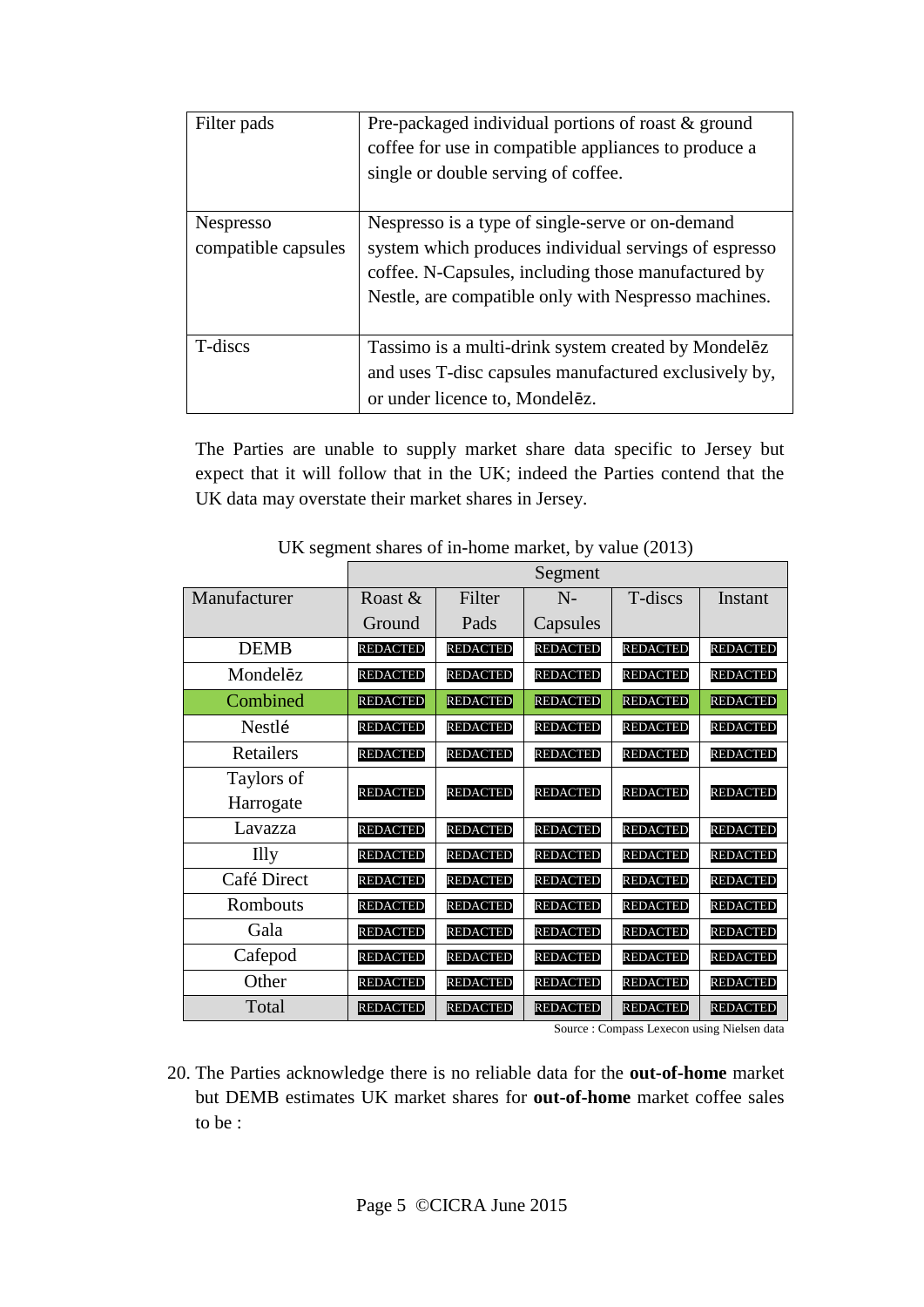| Manufacturer         | Share           |
|----------------------|-----------------|
| Modelēz              | <b>REDACTED</b> |
| <b>DEMB</b>          | <b>REDACTED</b> |
| Combined             | <b>REDACTED</b> |
| Nestlé               | <b>REDACTED</b> |
| Tchibo               | <b>REDACTED</b> |
| <b>United Coffee</b> | <b>REDACTED</b> |
| Lavazza              | <b>REDACTED</b> |
| <b>Others</b>        | <b>REDACTED</b> |

## **Geographic scope of the markets**

- 21. The Parties assert that the market for tea and coffee related products is national and perhaps regional; i.e. not confined to Jersey.
- 22. The more geographically confined a market, the more likely a merger is to have a detrimental impact on competition. As a result, if the JCRA analysis found no detriment in the Jersey market, the sole market over which its jurisdiction extends, there would be no wider detriment of concern to the JCRA. Having concluded there would be no detriment in the Jersey markets, the JCRA therefore considers it is not required to assess whether the Merger operates in a wider market. The JCRA also notes that there is no reason to suppose that the Jersey market is significantly different from the UK market.

## *Assessment of Relevant Markets*

- <span id="page-6-0"></span>23. Under Article 22(4) of the Law, the JCRA must determine if the Merger would substantially lessen competition in Jersey or in any part of Jersey. As is clear from the market descriptions above, the Merger has features of a horizontal merger.
- 24. While there are no specific data on relative market shares for tea and coffee products in Jersey, there is no reason to suppose that the Jersey market is significantly different from the UK market.
- 25. The JCRA therefore concludes that, based on the market share data provided by the Parties, the merger leads to an increase in the concentration of the Jersey market for **in-home** instant coffee but that this does not represent a substantial lessening of competition (shares increasing from REDACTED to REDACTED which is to be contrasted to Nestlés's REDACTED). Further, the JCRA considers that, should the price of instant coffee rise as a result of the Merger, consumers do not face substantial barriers to switch to other forms of coffee preparation.